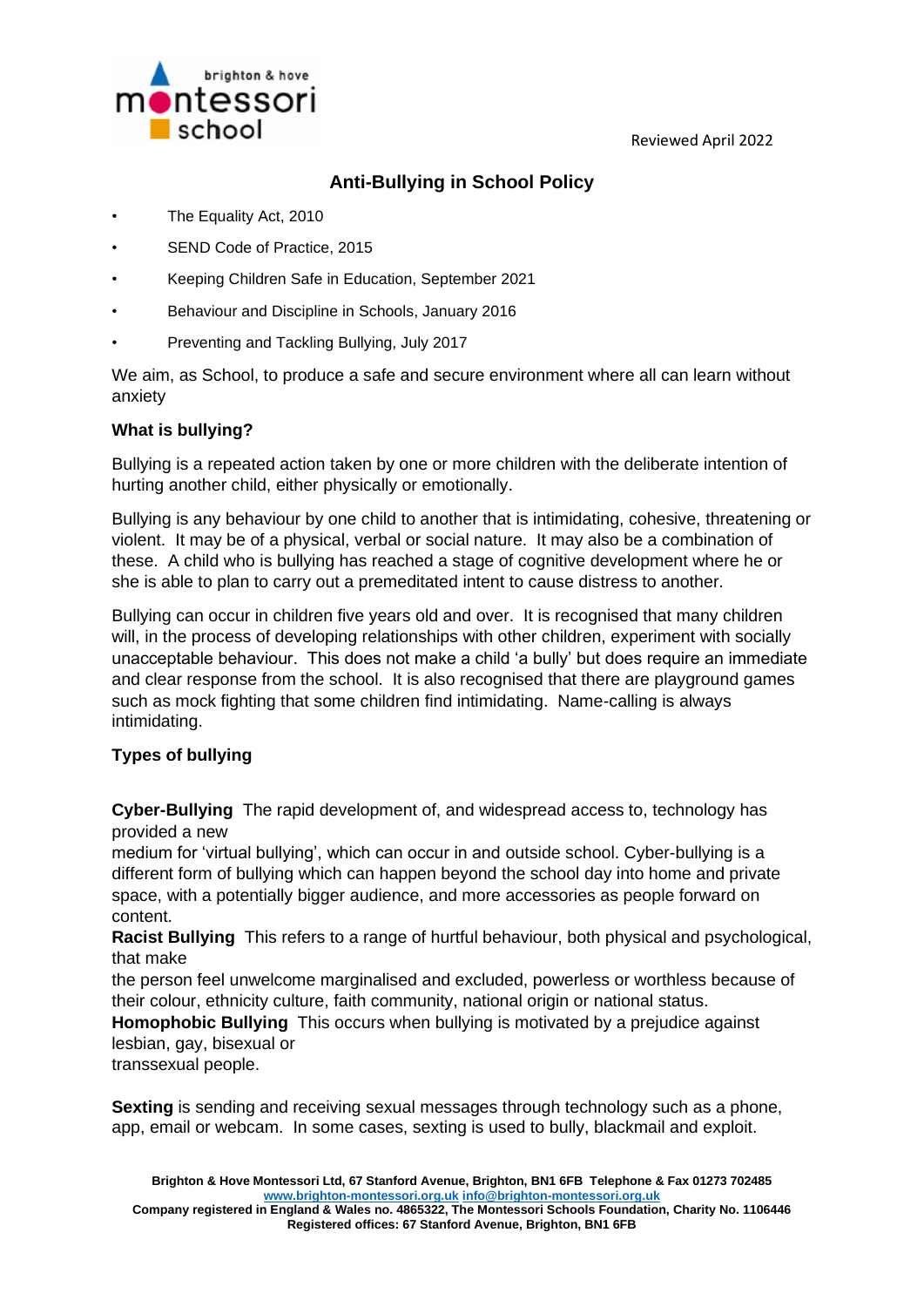Sexts can involve words, photos or videos such as:

- a message or post written with sexual language
- nude or semi-nude photos/videos
- photos/videos of sexual acts
- live chats with someone on webcam involving sexual acts
- screen-captured photos/videos recorded from webcam

Law - It is an offence to make, distribute, possess or show any indecent images of anyone aged under 18, even if the content was created with the consent of that young person. The law is contained in [section 1 Protection of Children Act 1978.](http://www.legislation.gov.uk/ukpga/1978/37)

The decision to sext is personal — not everyone feels the same way about it. Most teens decide not to sext. Older teens are more likely than younger teens to send and receive sexts.

According to a 2013 Kids Help Phone survey of young people who've sent sexts in the past:

- 49% sent them to their girlfriend/boyfriend
- 43% sent them to someone they liked and were hoping to be in a relationship with
- 31% sent them to someone they only knew online
- 20% sent them to someone they didn't know

If you have questions or concerns about sexting, you can always call a Kids Help Phone counsellor at 1-800-668-6868.

## **The effects of bullying**

All forms of bullying are hurtful and may have a devastating effect on those who are bullied. Whilst some children may recover from bullying, there are others who suffer lasting consequences. Children who are bullied may see themselves as inadequate and friendless and suffer from loss of confidence and low self-esteem.

Bullies may also suffer from long lasting consequences and if offered no support, may continue with bullying behaviour into their adult lives. For this reason, it is important that they receive support to enable them to change their behaviour.

#### **Strategies in use at School to address bullying**

#### **Preventative strategies**

The school behaviour policy makes expectations clear to children in class about their behaviour with others and promoting positive behaviours.

Strategies include improving the school's outside spaces, creating more co-operative play space and variety in the environment, reducing the domination of the playground by rough games, and football. Constructive and collaborative play opportunities must also be provided. Books with lots of examples and scenarios are used to promote discussions on being kind to one another and Grace & Courtesy groups are frequently done, to role model the correct behaviour and how to use the 'right' words in a variety of social situations.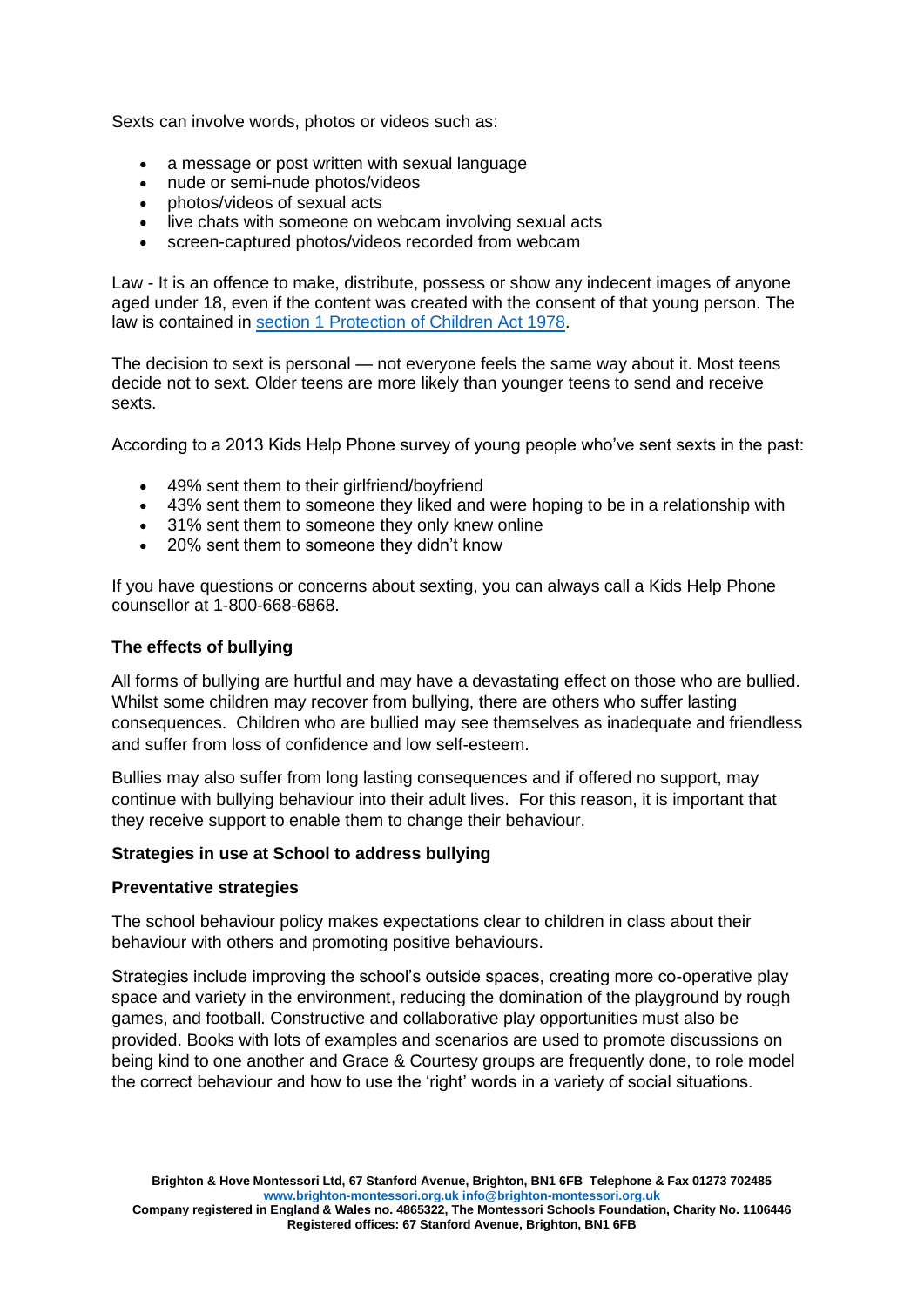# **Spotting bullying**

Much of the behaviour which leads to both bullying and intimidation is difficult to observe or can be seen as innocent when it is not. It is therefore essential that staff listen carefully to what children say and watch for any signs that a child may be being intimidated. The staff must always pass on their concern to the other members of staff working with the child and report these concerns to the lead teacher.

## **Once a bullying incident has occurred**

The children are constantly encouraged to tell someone.

We involve parents of all parties.

If a child bullies another child or children:

- we show the children who have been bullied that we are able to listen to their concerns and act upon them;
- we intervene to stop the child who is bullying from harming the other child or children;
- we explain to the child doing the bullying why their behaviour is not acceptable;
- we give reassurance to the child or children who have been bullied;
- we help the child who has done the bullying to recognise the impact of their actions;
- we make sure that children who bully receive positive feedback for considerate behaviour and are given opportunities to practise and reflect on considerate behaviour;
- we do not label children who bully as 'bullies';
- we recognise that children who bully may be experiencing bullying themselves, or be subject to abuse or other circumstance causing them to express their anger in negative ways towards others;
- we recognise that children who bully are often unable to empathise with others and for this reason we do not insist that they apologise unless it is clear that they feel genuine remorse for what they have done. Empty apologies are just as hurtful to the bullied child as the original behaviour;
- we discuss what has happened with the parents of the child who did the bullying and work out with them a plan for handling the child's behaviour; and
- we share what has happened with the parents of the child who has been bullied, explaining that the child who did the bullying is being helped to adopt more acceptable ways of behaving.

All staff are informed and asked to particularly look out both parties of the bullying.

Child who has been bullied is given the space to say how they would like incidents to be dealt with.

#### Children vary:

- Some like to talk to the child who did the bullying face to face with a teacher present
- Some like to have a member of staff deal directly with the child who did the bullying.
- Some just want the school to watch out for incidents at first.

Some want the chance for a supervised talk with friends to sort out relationship problems.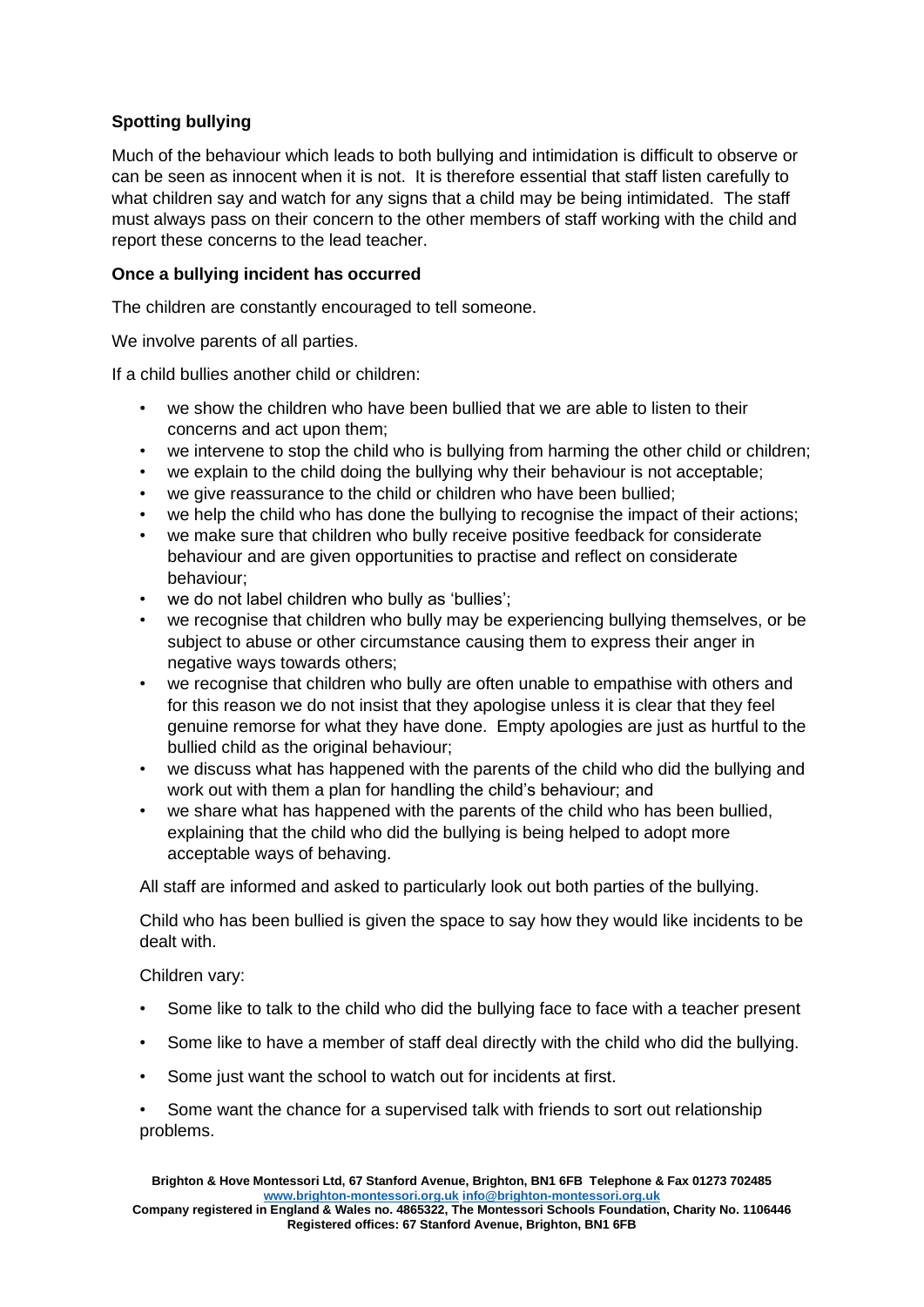It depends on the nature and severity of the bullying.

Once a situation has been resolved we ask both the parties how they are on a regular basis.

#### **Advices to the School community**

## **Advice to children about bullying**

If you are a victim of bullying, you can tell a member of staff and/or your parent/carer (anyone you feel safe to talk to). It is the courageous thing to do.

If you cannot tell anyone at school, you can tell you parents directly or in written, or write to your teacher. Younger children are encouraged to draw what they have experienced. Friends of victims should let staff know of bullying incidents.

No-one deserves to be bullied – remember you have a right for this not to happen to you.

Advice to parents/carers about bullying

If your child is bullying or being bullied they may:

- Change their behaviour
- Be unwilling to talk about their day  $-$  it is quite common for children not to want to talk about their day directly after school. You might find children more willing to talk during bath time or bedtime story when they are more relaxed
- Look less happy
- Come home with toys and things you have not bought for them
- Not want to wear their glasses
- Take things from home without you knowing
- Avoid certain children or activities
- Be reluctant to go to school

#### **How can parents help to prevent bullying?**

- Everybody gets angry. Help your child to express it without hurting others
- Encourage your child to tell a member of staff straightaway if they get hurt at school
- Praise your child when they sort out problems by talking rather than hurting others
- Involve yourself in school activities
- Make immediate contact with the school at any time over bullying incidents
- Do not intervene with other children's parents, but let the school know
- Allow the school to seek further professional advice and support over difficult bullying

#### **Conclusion**

This is a definition of bullying that should be read to children (Olweus 1991):

**Company registered in England & Wales no. 4865322, The Montessori Schools Foundation, Charity No. 1106446 Registered offices: 67 Stanford Avenue, Brighton, BN1 6FB**